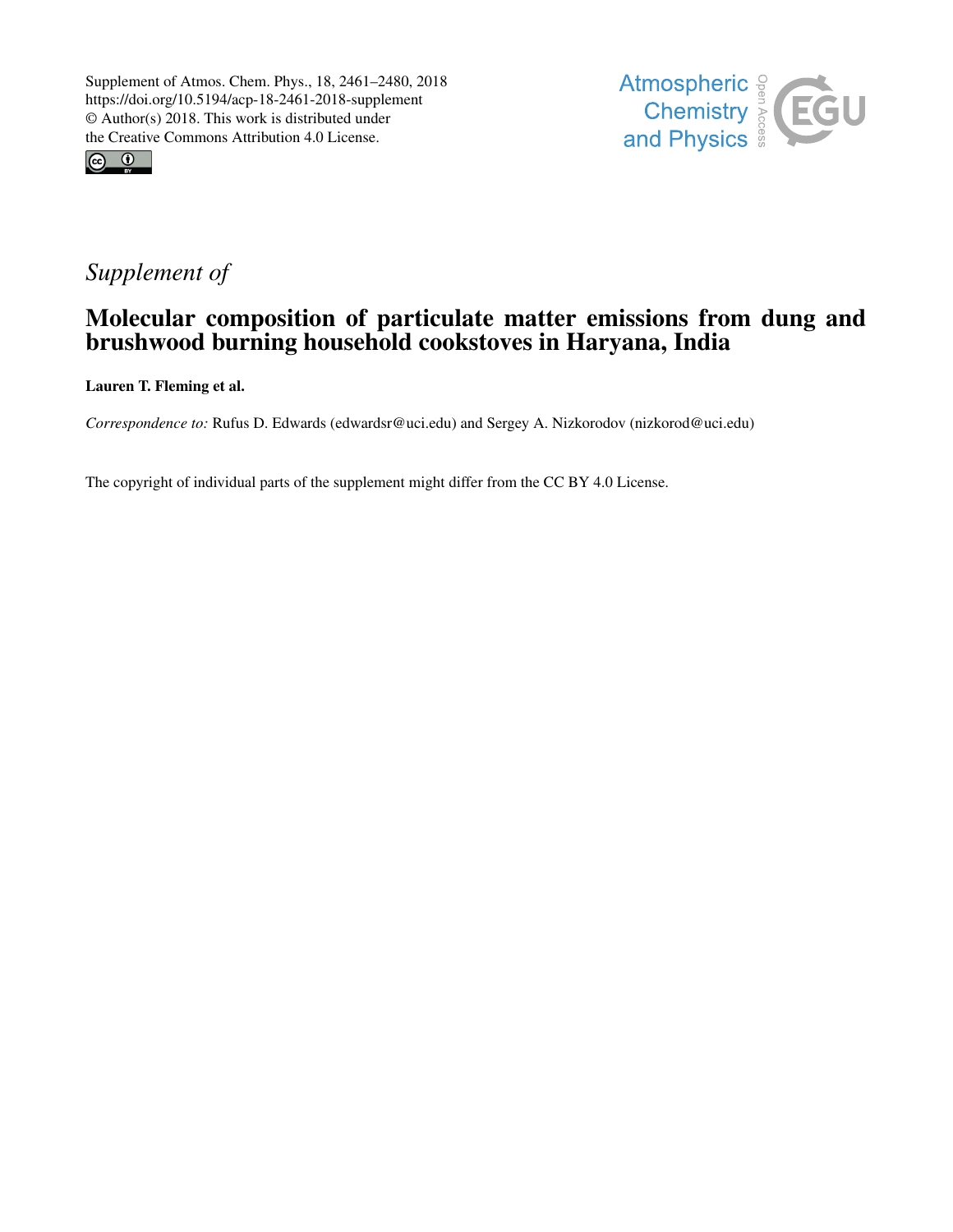#### **S1. Samples utilized in this study**

**Table S1.1: Samples utilized in sections 3.1-3.5. Representative mass spectra shown in Figure 2, section 3.1 correspond to samples M10,**  L7, and M1. The % abundance for  $\rm C_xH_yO_z$ ,  $\rm C_xH_yN_w$ , and  $\rm C_xH_yO_zN_w$  peaks from the nano-DESI mass spectra are given as well as **arithmetic means and standard deviations for each cookfire category: brushwood/***chulha***, dung/***chulha***, and dung/***angithi***.**

| Sample         | Date    | Fuel      | Stove   | Moisture          | Meal    | $C_xH_vO_z$     | $C_xH_vN_w$    | $C_xH_yO_zN_w$  |
|----------------|---------|-----------|---------|-------------------|---------|-----------------|----------------|-----------------|
|                |         |           |         | (% wet basis)     |         | (% abundance)   | (% abundance)  | (% abundance)   |
| M10            | 8/26/15 | brushwood | chulha  | 18.0              | chapati | 35.1            | 31.3           | 4.1             |
| <b>RE007</b>   | 8/30/15 | brushwood | chulha  | 29.5              | chapati | 34.3            | 15.8           | 34.4            |
| <b>RE032</b>   | 8/28/15 | brushwood | chulha  | 17.7              | chapati | 60.0            | 24.3           | 11.0            |
|                |         |           |         |                   |         | $43.1 \pm 14.6$ | $23.8 \pm 7.8$ | $16.5 \pm 15.9$ |
| H <sub>5</sub> | 8/14/15 | dung      | chulha  | 6.9 <sup>a</sup>  | chapati | 4.4             | 75.6           | 14.1            |
| L7             | 8/21/15 | dung      | chulha  | 10.5 <sup>a</sup> | chapati | 4.8             | 79.8           | 11.7            |
| P <sub>2</sub> | 8/20/15 | dung      | chulha  | 10.8 <sup>a</sup> | chapati | 3.2             | 84.4           | 11.9            |
|                |         |           |         |                   |         | $4.1 \pm 0.9$   | $79.9 + 4.4$   | $12.6 \pm 1.3$  |
| C <sub>7</sub> | 8/11/15 | dung      | angithi | 8.3 <sup>a</sup>  | buffalo | 1.4             | 82.3           | 14.1            |
|                |         |           |         |                   | fodder  |                 |                |                 |
| M1             | 8/17/15 | dung      | angithi | 10.9 <sup>a</sup> | buffalo | 1.2             | 83.0           | 15.2            |
|                |         |           |         |                   | fodder  |                 |                |                 |
| P <sub>1</sub> | 8/19/15 | dung      | angithi | $10.4^{\text{a}}$ | buffalo | 7.0             | 81.0           | 11.7            |
|                |         |           |         |                   | fodder  |                 |                |                 |
|                |         |           |         |                   |         | $3.2 + 3.3$     | $82.1 \pm 1.0$ | $13.6 \pm 1.8$  |

 $\frac{3.2\pm3.3}{4}$  Dung moisture content was measured using a commercial moisture probe, and converted to a real value, moisture on a % wet basis, using

Gautam et al., 2016.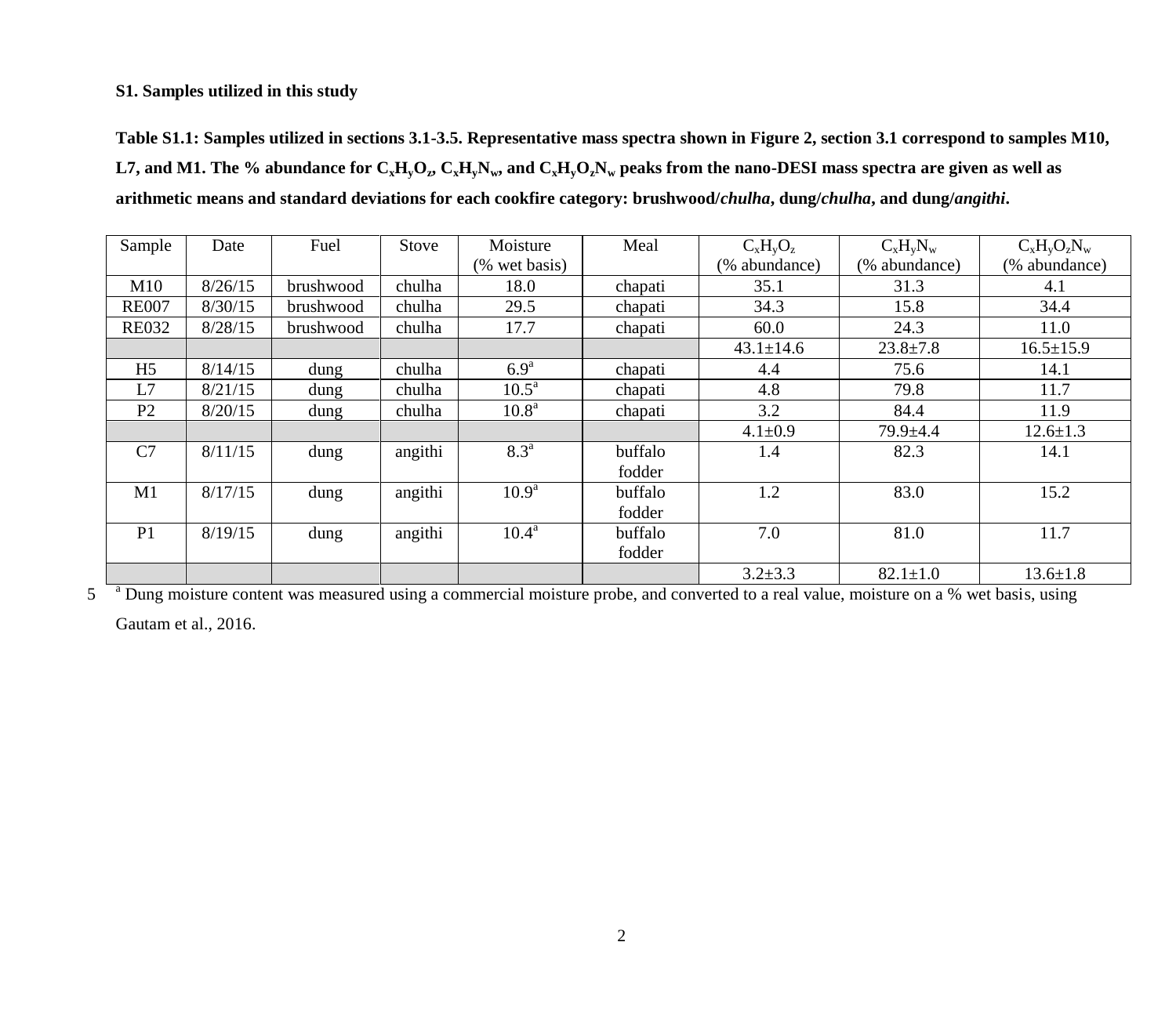#### **Table S1.2: Samples utilized in section 3.6 for MAC and AAE analyses.**

| Sample | Date     | Fuel      | Stove  | Moisture      | Meal    |
|--------|----------|-----------|--------|---------------|---------|
|        |          |           |        | (% wet basis) |         |
| D2     | 8/8/2015 | dung      | chulha | $Q_2$ $2^a$   | chapati |
| N6     | 8/26/16  | brushwood | chulha | 13.9          | rice    |

<sup>a</sup> Dung moisture content was measured using a commercial moisture probe, and converted to a real value, moisture on a % wet basis, using Gautam et al., 2016.

### 5 **Table S1.3: Samples analyzed in section 3.6 via HPLC-PDA-HRMS.**

| Sample         | Date    | Fuel      | Stove   | Moisture         | Meal    |
|----------------|---------|-----------|---------|------------------|---------|
|                |         |           |         | $(\%$ wet basis) |         |
| <b>RE015</b>   | 8/28/15 | brushwood | chulha  | 29.5             | rice    |
| T <sub>2</sub> | 8/18/15 | dung      | angithi | $10.8^{\rm a}$   | buffalo |
|                |         |           |         |                  | fodder  |

<sup>a</sup> Dung moisture content was measured using a commercial moisture probe, and converted to a real value, moisture on a % wet basis, using Gautam et al., 2016.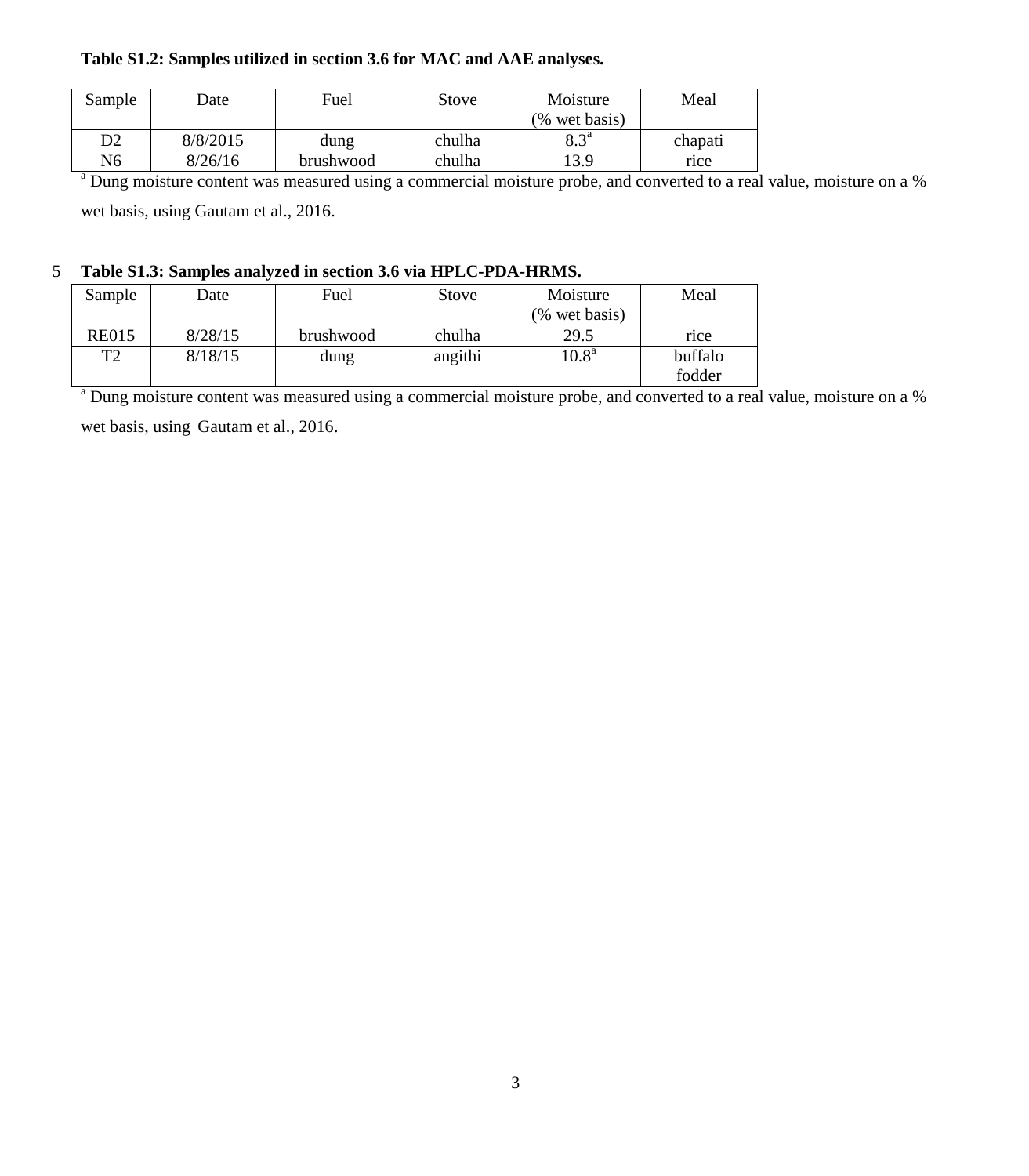#### **S2. PM2.5 emission factor calculation**

 $PM<sub>2.5</sub>$  emission factors are briefly mentioned when comparing absorbance by particles from different cookfire types (Section 3.6). Here we explain how they were calculated. Figure S2.1 shows the sampling lines used to collect emissions in this study. Emissions flowed through a  $PM<sub>2.5</sub>$  cyclone and subsequent quartz filter to remove particles, so that gases were

- 5 collected over the entire cooking event in an 80 L Kynar bag (Gases sampling line, Figure S2.1). After pumps were turned off, a whole air sample (WAS) of average gas-phase emissions over the cooking event was collected from the Kynar bag. Stainless steel canisters (2 L), evacuated and prepped prior to the trip, were used to collect WAS. The background WAS sample was collected as a grab sample in the kitchen before cooking began for the day. One background sample was collected per day and that measurement was used for all experiments that day. Ideally background samples should be an
- 10 integrated sample collected at the same time as the sample. However, we were limited in the number of cans brought to India.





A separate filter reserved for gravimetric analysis was used for fine particle emissions measurements (Teflon A). 15 These filters were pre-weighed on a Cahn-28 electrobalance after equilibrating for a minimum of 24 hours in a humidity and temperature-controlled environment (average temperature 18.9 degrees Celsius, standard deviation 0.4 degrees Celsius, average relative humidity 64%, standard deviation 7%). This PTFE filter collected cookstove emissions on a separate line than the filter analyzed by nano-DESI-HRMS and HPLC-PDA-HRMS techniques (Teflon B). Another gravimetric filter was collected in the background during the cooking event and was equilibrated and weighed in the same way. The masses for the

20 background and sample filters were utilized after accounting for the difference in flow rates. Then the background mass was subtracted from the sample mass to obtain the mass of PM  $(m_{PM})$  in equation (1) below.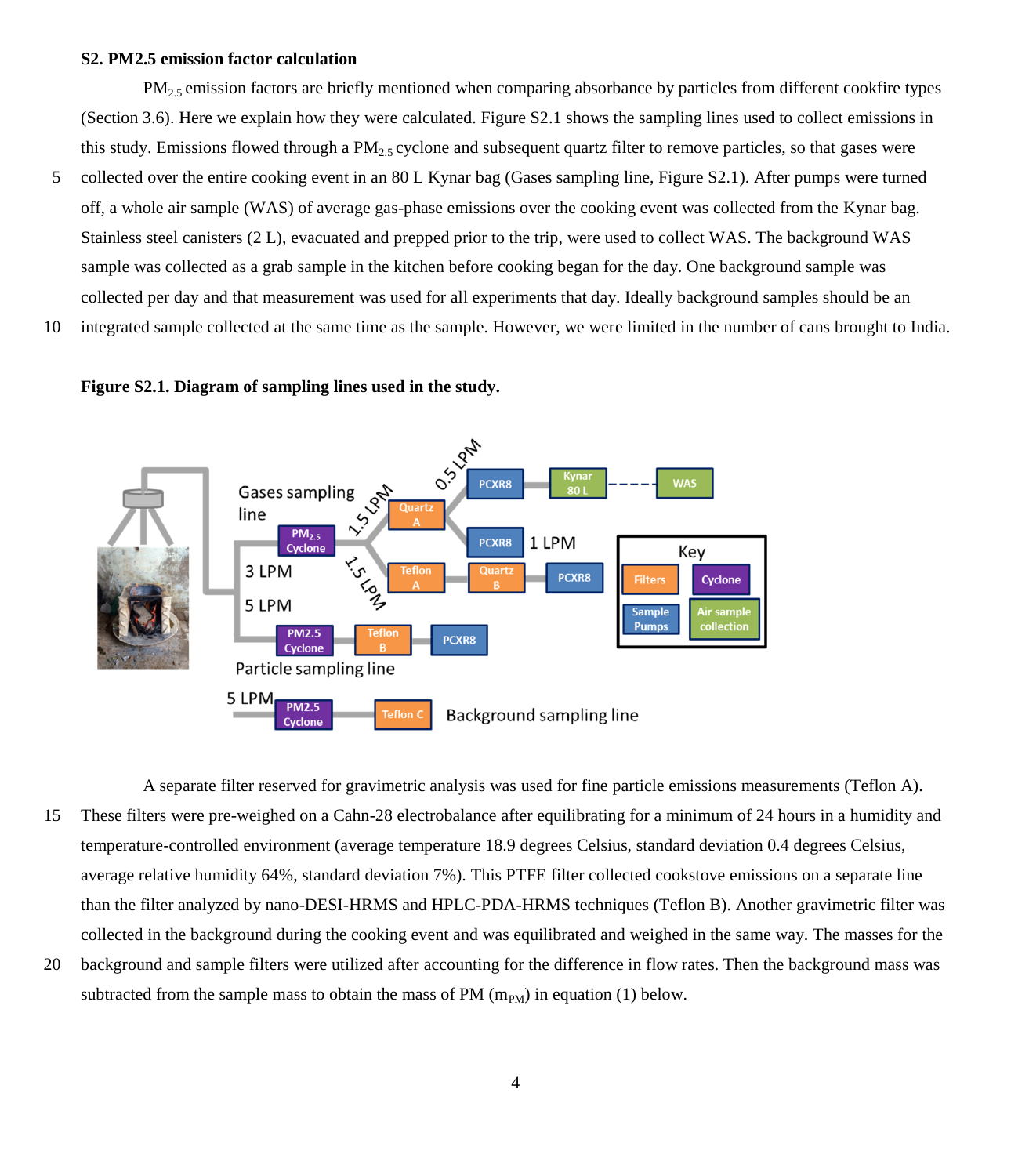$$
\frac{EF_{PM}}{EF_{CO}} = \frac{m_{PM}}{m_{CO}/V_{air}} \tag{1}
$$

The concentration of CO was measured using WAS samples. The WAS samples were taken back to UCI where they were injected into a GC-FID with a Ni catalyst that converts CO into detectable CH4. Other gases were also detected using a GC system comprised of 3 gas chromatographs equipped with 5 columns (DB-1, Restek 1701, DB-5ms) and detectors (FID,

5 ECD, MS). A complete list of gaseous emission factors will be reported in a separate manuscript.

 $EF_{CO}$  was produced using the carbon-balance method. This method traces carbon in the form of emitted  $CO<sub>2</sub>$ , CO, CH4, other hydrocarbons, and PM and utilizes the relative concentrations of these compounds to evaluate emission factors. The total gas-phase carbon emissions were approximated with the concentrations of 86 gases measured using WAS. The ratio of the mass concentration of carbon in CO  $(C<sub>CO</sub>)$  to the total mass concentration of detected gas-phase carbon was calculated 10 using equation (2).

$$
C_{CO} \emph{emitted } (g) = \frac{c_{CO}(g \, m^{-3})}{\sum_{1}^{86} c_1 + c_2 + c_3 + \dots + c_{86}} \cdot C_T \left( kg \right) \cdot \frac{1000 \, g}{1 \, kg} \tag{2}
$$

In equation (2),  $C_i$  represents the mass of carbon in compound i per  $m^3$  of air.  $C_T$  specifically refers to the net mass of carbon 15 in the fuel and is adjusted for ash and char carbon. The carbon content of the fuel was taken to be 33% for buffalo dung and 45% for brushwood fuels based on standard values from Smith et al., 2000. Carbon in ash was estimated as 2.9% and 80.9% of the measured char mass for dry dung and dry brushwood, respectively (Smith et al., 2000). Then, we calculated  $EF_{CO}$ using equation (3),

$$
EF_{CO}(g\ ^{CO}/_{kg\; fuel}) = \frac{C_{CO}\; emitted(g)\cdot \frac{28.01\;g}{12.00\;g}}{mass_{fuel}(kg)}
$$
\n
$$
(3)
$$

20 where *mass<sub>fuel</sub>* is the net dry fuel in kg burned for the cooking event.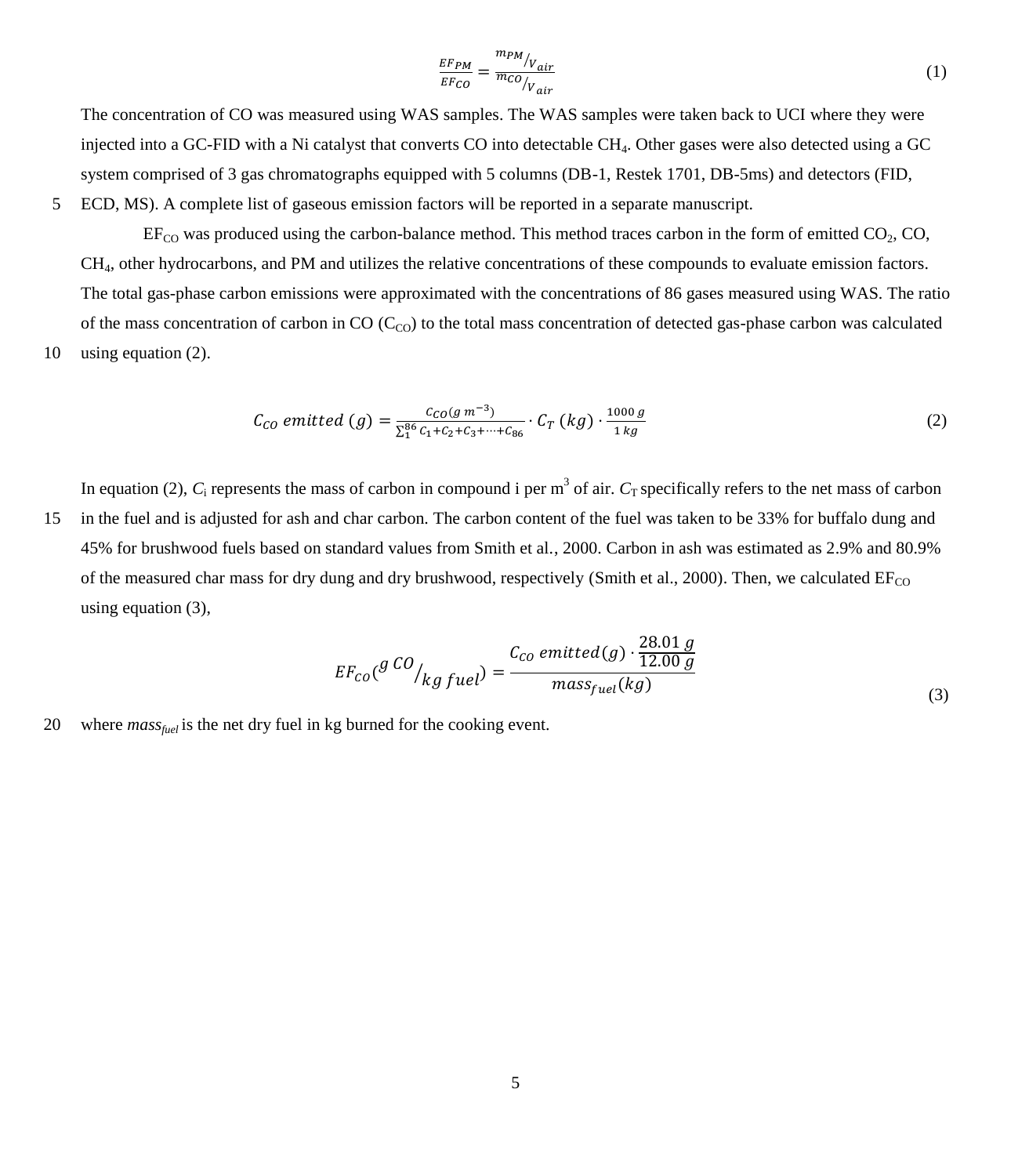## **S3. Gas and PM2.5 collection details**

**Figure S3.1. Stoves used in the study, the** *angithi* **and** *chulha***, are pictured. Stove measurements and distances from the stoves to the inlet probes are found in the tables below.**



5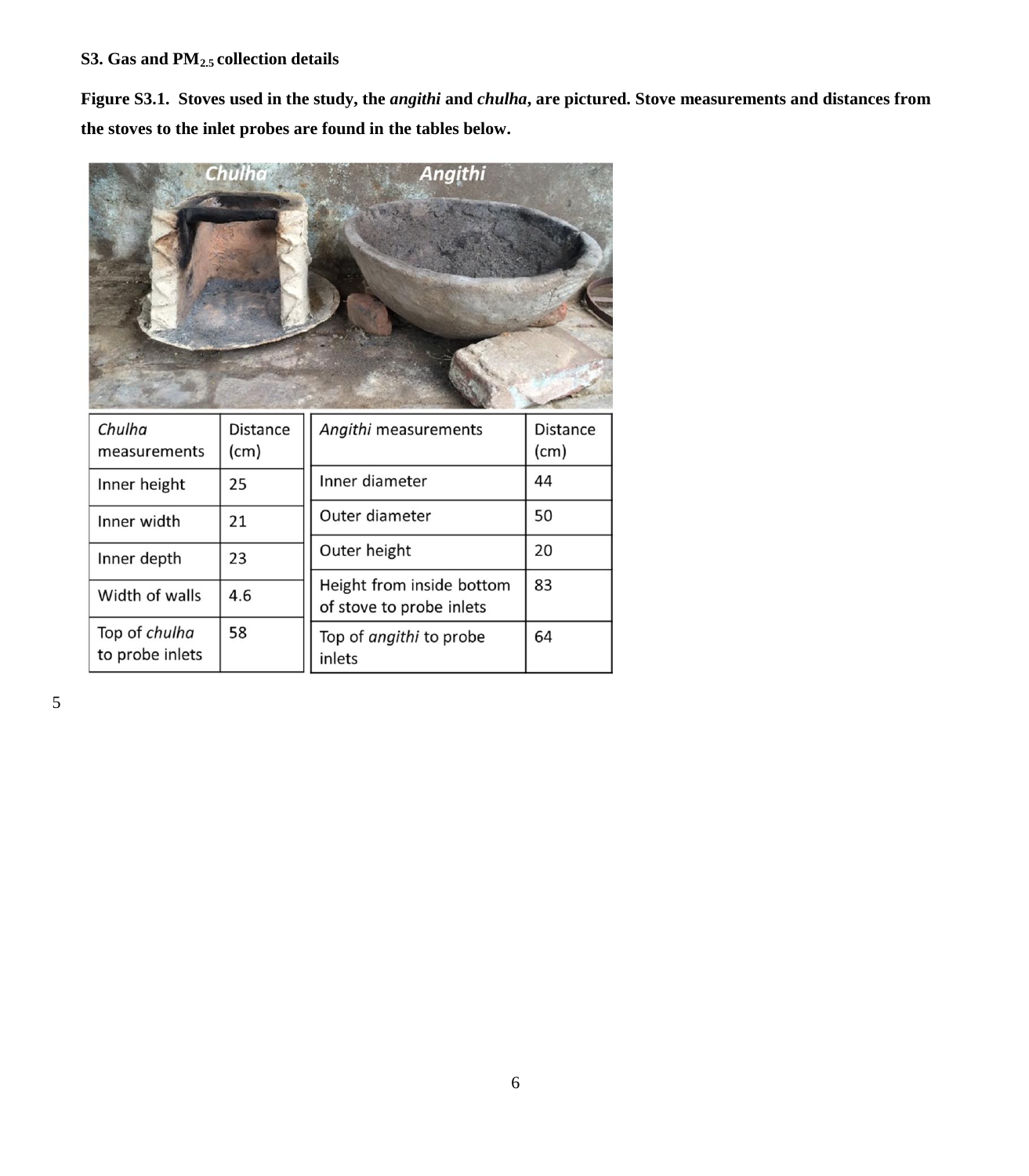**Table S4.1. List of reproducible compounds found exclusively in the brushwood samples. Tentative molecular structure assignments are listed when the compound has previously been identified in the chemical biomass-burning literature. Normalized, relative peak abundances are designated LOW (<1%), MEDIUM (1-9%), High (10-100%).** 

| Observed<br>m/z | Calculated<br>m/z | Chemical<br>formula of<br>neutral<br>species | <b>DBE</b> | Relative<br>average<br>abundance | Tentative assignment(s)  | References                 |
|-----------------|-------------------|----------------------------------------------|------------|----------------------------------|--------------------------|----------------------------|
| 123.043         | 123.044           | $C_7H_6O_2$                                  | 5          | <b>MEDIUM</b>                    | Benzoic                  | (Smith et al., 2009)       |
|                 |                   |                                              |            |                                  | acid/hydroxybenzaldehyde |                            |
| 153.054         | 153.055           | $C_8H_8O_3$                                  | 5          | <b>MEDIUM</b>                    | Vanillin/anisic acid     | (Simoneit, 2002; Simoneit) |
|                 |                   |                                              |            |                                  |                          | et al., 1993)              |
| 195.100         | 195.102           | $C_{11}H_{14}O_3$                            | 5          | <b>MEDIUM</b>                    | Dimethoxyphenylacetone   | (Simoneit et al., 1993)    |
| 197.080         | 197.081           | $C_{10}H_{12}O_4$                            | 5          | LOW                              | Acetosyringone           | (Simoneit et al., 1993)    |
| 207.100         | 207.102           | $C_{12}H_{14}O_3$                            | 6          | <b>MEDIUM</b>                    |                          |                            |
| 236.126         | 236.128           | $C_{13}H_{17}O_3N$                           | 6          | <b>MEDIUM</b>                    |                          |                            |
| 335.147         | 335.149           | $C_{18}H_{22}O_6$                            | 8          | LOW                              | Disyringyl               | (Simonet, 2002)            |

5 **All species were detected as protonated ions.**

**Table S4.2: List of reproducible compounds detected exclusively in the emissions from dung/***chulha* **cookfires. The labels for peak abundances are the same for Table S4.1. All species were detected as protonated ions.**

| Calculated<br>m/z | formula of<br>the neutral<br>species | <b>DBE</b> | Relative<br>average<br>abundance |
|-------------------|--------------------------------------|------------|----------------------------------|
| 260.128           | $C_8H_9N_3$                          | 8          | <b>MEDIUM</b>                    |
| 257.201           | $C_6H_7N_5$                          | 7          | <b>MEDIUM</b>                    |
| 257.165           | $C_{11}H_{11}N$                      | 8          | LOW                              |
| 257.128           | $C_{12}H_{13}N$                      | 9          | LOW                              |
| 238.134           | $C_{13}H_9N$                         | 10         | <b>MEDIUM</b>                    |
| 231.186           | $C_{11}H_8ON_2$                      | 6          | <b>MEDIUM</b>                    |
| 229.097           | $C_{11}H_9O_2N$                      | 9          | LOW                              |
| 211.087           | $C_{14}H_{11}ON$                     | 10         | LOW                              |
| 210.091           | $C_{13}H_{10}ON_2$                   | 10         | LOW                              |
| 188.071           | $C_{13}H_{12}O_2N_2$                 | 8          | LOW                              |
|                   |                                      |            | Chemical                         |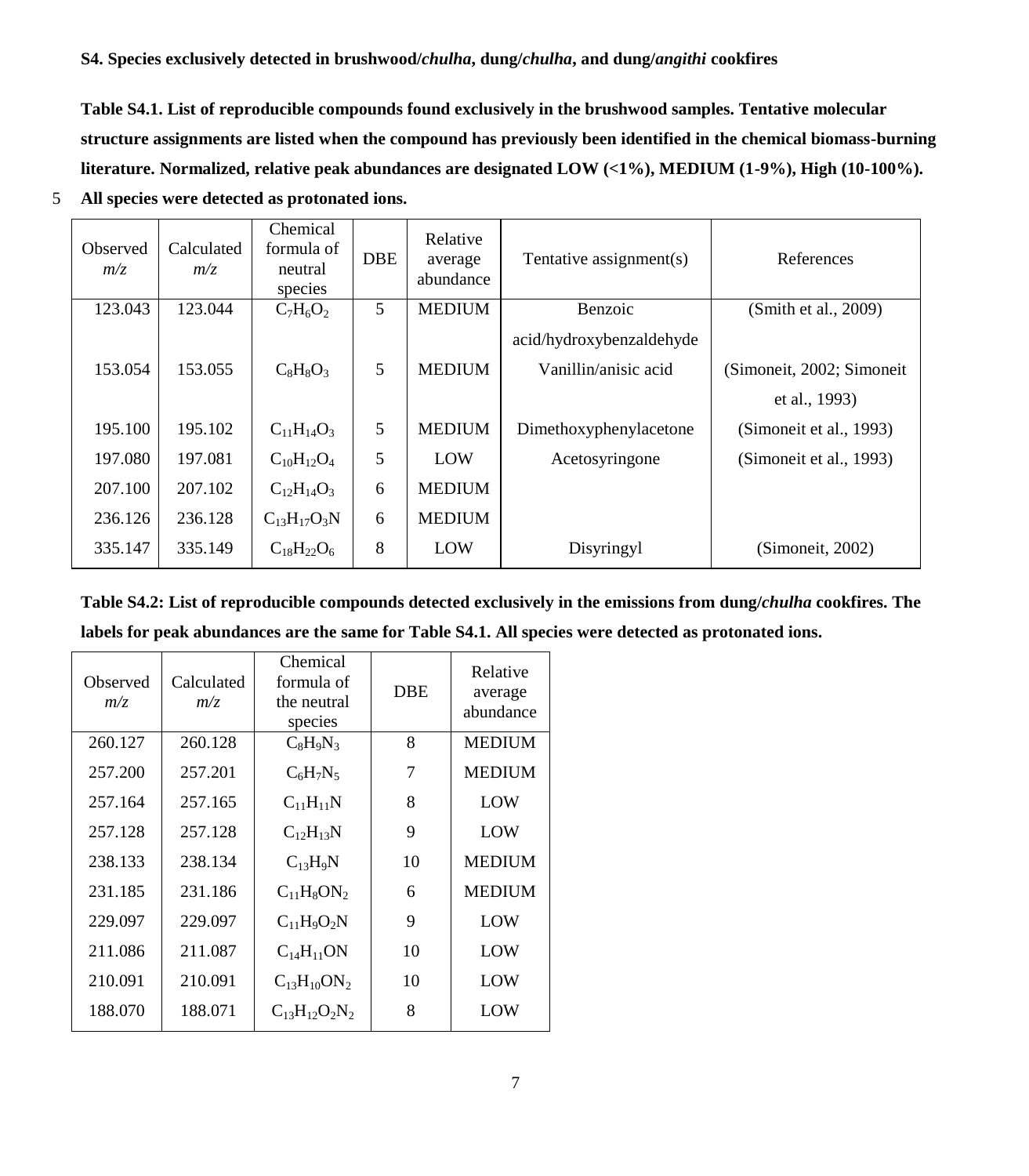| 185.071 | 185.071 | $C_{15}H_{22}N_{2}$                         |    | <b>MEDIUM</b> |
|---------|---------|---------------------------------------------|----|---------------|
| 180.081 | 180.081 | $C_1$ <sub>5</sub> $H_1$ <sub>5</sub> $N_3$ | 10 | LOW           |
| 172.112 | 172.112 | $C_{15}H_{16}O_2N_2$                        |    | LOW           |
| 158.096 | 158.096 | $C_{16}H_{20}ON_2$                          |    | <b>MEDIUM</b> |
| 150.077 | 150.077 | $C_{17}H_{24}N_2$                           |    | LOW           |
| 148.087 | 148.087 | $C_{15}H_{17}O_3N$                          | 6  | LOW           |

**Table S4.3: List of reproducible compounds detected exclusively in the emissions from dung/***angithi* **cookfires. The labels for peak abundances are the same for Table S4.1. All species were detected as protonated ions, except for**   $C_{12}H_{13}ON$ , which was detected as a  $[M+Na]^+$  ion.

| Observed<br>m/z | Calculated<br>m/z | Chemical<br>formula of<br>the neutral<br>species | <b>DBE</b>               | Relative<br>average<br>abundance |
|-----------------|-------------------|--------------------------------------------------|--------------------------|----------------------------------|
| 110.060         | 110.060           | $C_6H_7ON$                                       | $\overline{\mathcal{L}}$ | <b>MEDIUM</b>                    |
| 139.086         | 139.087           | $C_7H_{10}ON_2$                                  | $\overline{4}$           | LOW                              |
| 148.075         | 148.076           | $C_9H_9ON$                                       | 6                        | LOW                              |
| 150.091         | 150.091           | $C_9H_{11}ON$                                    | 5                        | LOW                              |
| 153.102         | 153.102           | $C_8H_{12}ON_2$                                  | $\overline{4}$           | LOW                              |
| 164.082         | 164.082           | $C_8H_9ON_3$                                     | 6                        | LOW                              |
| 165.077         | 165.077           | $C_7H_8ON_4$                                     | 6                        | LOW                              |
| 165.102         | 165.102           | $C_9H_{12}ON_2$                                  | 5                        | LOW                              |
| 167.118         | 167.118           | $C_9H_{14}ON_2$                                  | $\overline{4}$           | LOW                              |
| 168.065         | 168.066           | $C_8H_9O_3N$                                     | 5                        | LOW                              |
| 169.097         | 169.097           | $C_8H_{12}O_2N_2$                                | $\overline{4}$           | LOW                              |
| 174.102         | 174.103           | $C_{10}H_{11}N_3$                                | 7                        | LOW                              |
| 178.097         | 178.097           | $C_9H_{11}ON_3$                                  | 6                        | LOW                              |
| 178.122         | 178.123           | $C_{11}H_{15}ON$                                 | 5                        | LOW                              |
| 179.118         | 179.118           | $C_{10}H_{14}ON_2$                               | 5                        | LOW                              |
| 180.101         | 180.102           | $C_{10}H_{13}O_2N$                               | 5                        | LOW                              |
| 181.097         | 181.097           | $C_9H_{12}O_2N_2$                                | 5                        | LOW                              |
| 182.081         | 182.081           | $C_9H_{11}O_3N$                                  | 5                        | LOW                              |
| 190.122         | 190.123           | $C_{12}H_{15}ON$                                 | 6                        | LOW                              |
| 192.113         | 192.113           | $C_{10}H_{13}ON_3$                               | 6                        | LOW                              |
| 195.112         | 195.113           | $C_{10}H_{14}O_2N_2$                             | 5                        | LOW                              |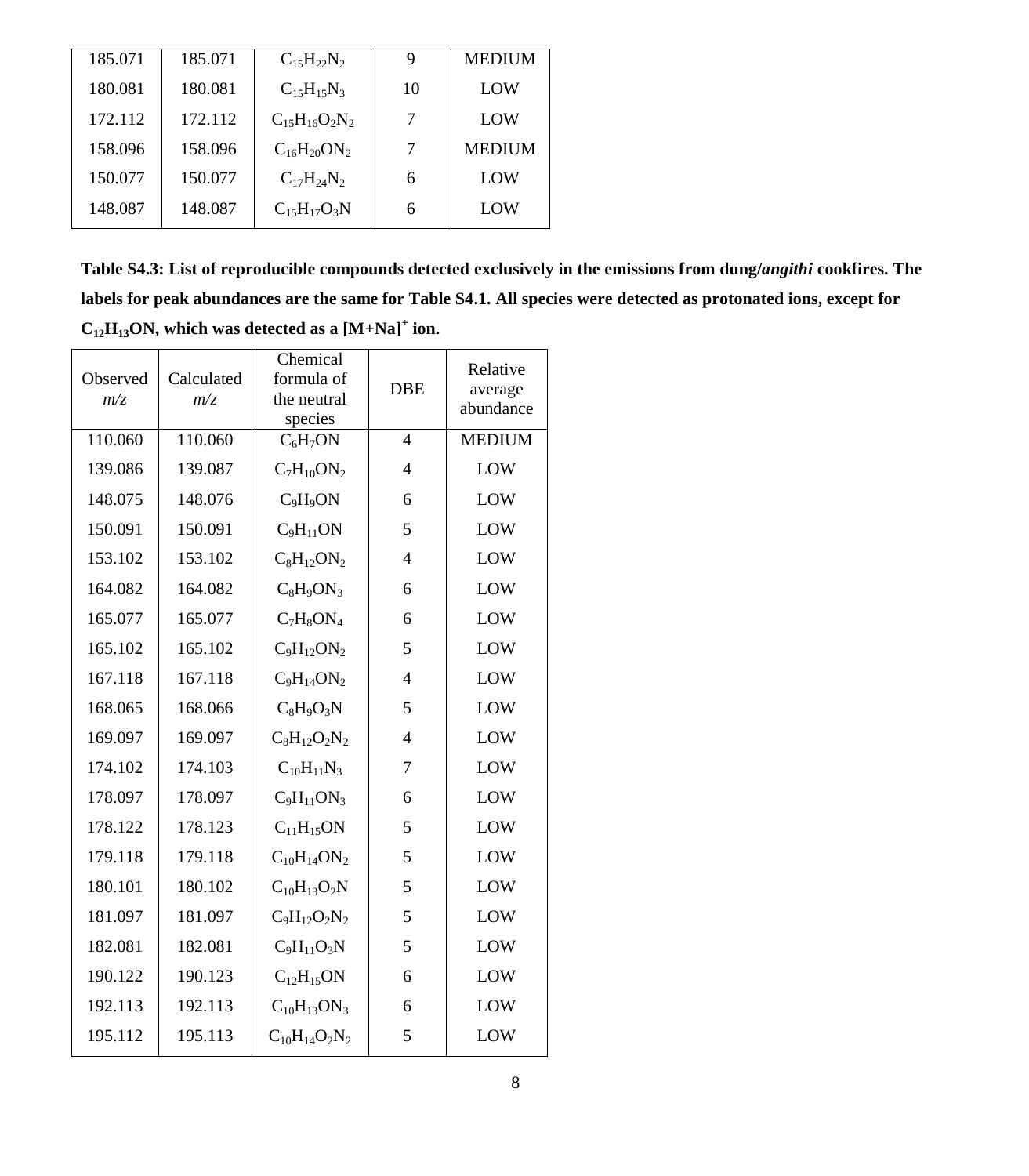| 197.128 | 197.128 | $C_{10}H_{16}O_2N_2$ | 4  | LOW           |
|---------|---------|----------------------|----|---------------|
| 198.127 | 198.128 | $C_{14}H_{15}N$      | 8  | LOW           |
| 204.113 | 204.113 | $C_{11}H_{13}ON_3$   | 7  | LOW           |
| 206.128 | 206.129 | $C_{11}H_{15}ON_3$   | 6  | LOW           |
| 208.144 | 208.144 | $C_{11}H_{17}ON_3$   | 5  | LOW           |
| 209.164 | 209.165 | $C_{12}H_{20}ON_2$   | 4  | LOW           |
| 210.088 | 210.089 | $C_{12}H_{13}ON^a$   | 7  | LOW           |
| 213.102 | 213.102 | $C_{13}H_{12}ON_2$   | 9  | <b>MEDIUM</b> |
| 216.113 | 216.113 | $C_{12}H_{13}ON_3$   | 8  | LOW           |
| 216.138 | 216.138 | $C_{14}H_{17}ON$     | 7  | LOW           |
| 220.144 | 220.144 | $C_{12}H_{17}ON_3$   | 6  | LOW           |
| 221.164 | 221.165 | $C_{13}H_{20}ON_2$   | 5  | LOW           |
| 222.160 | 222.160 | $C_{12}H_{19}ON_3$   | 5  | LOW           |
| 223.180 | 223.180 | $C_{13}H_{22}ON_2$   | 4  | LOW           |
| 230.128 | 230.129 | $C_{13}H_{15}ON_3$   | 8  | LOW           |
| 231.185 | 231.186 | $C_{15}H_{22}N_2$    | 6  | <b>MEDIUM</b> |
| 232.144 | 232.144 | $C_{13}H_{17}ON_3$   | 7  | LOW           |
| 232.180 | 232.181 | $C_{14}H_{21}N_3$    | 6  | LOW           |
| 234.159 | 234.160 | $C_{13}H_{19}ON_3$   | 6  | LOW           |
| 235.143 | 235.144 | $C_{13}H_{18}O_2N_2$ | 6  | LOW           |
| 237.232 | 237.233 | $C_{15}H_{28}N_2$    | 3  | LOW           |
| 238.122 | 238.123 | $C_{16}H_{15}ON$     | 10 | <b>MEDIUM</b> |
| 240.138 | 240.138 | $C_{16}H_{17}ON$     | 9  | <b>MEDIUM</b> |
| 242.153 | 242.154 | $C_{16}H_{19}ON$     | 8  | LOW           |
| 244.180 | 244.181 | $C_{15}H_{21}N_3$    | 7  | LOW           |
| 245.200 | 245.201 | $C_{16}H_{24}N_2$    | 6  | LOW           |
| 247.179 | 247.180 | $C_{15}H_{22}ON_2$   | 6  | LOW           |
| 248.175 | 248.176 | $C_{14}H_{21}ON_3$   | 6  | LOW           |
| 249.123 | 249.123 | $C_{13}H_{16}O_3N_2$ | 7  | LOW           |
| 254.117 | 254.118 | $C_{16}H_{15}O_2N$   | 10 | LOW           |
| 263.247 | 263.248 | $C_{17}H_{30}N_2$    | 4  | LOW           |
| 267.148 | 267.149 | $C_{17}H_{18}ON_2$   | 10 | LOW           |
| 269.164 | 269.165 | $C_{17}H_{20}ON_2$   | 9  | LOW           |